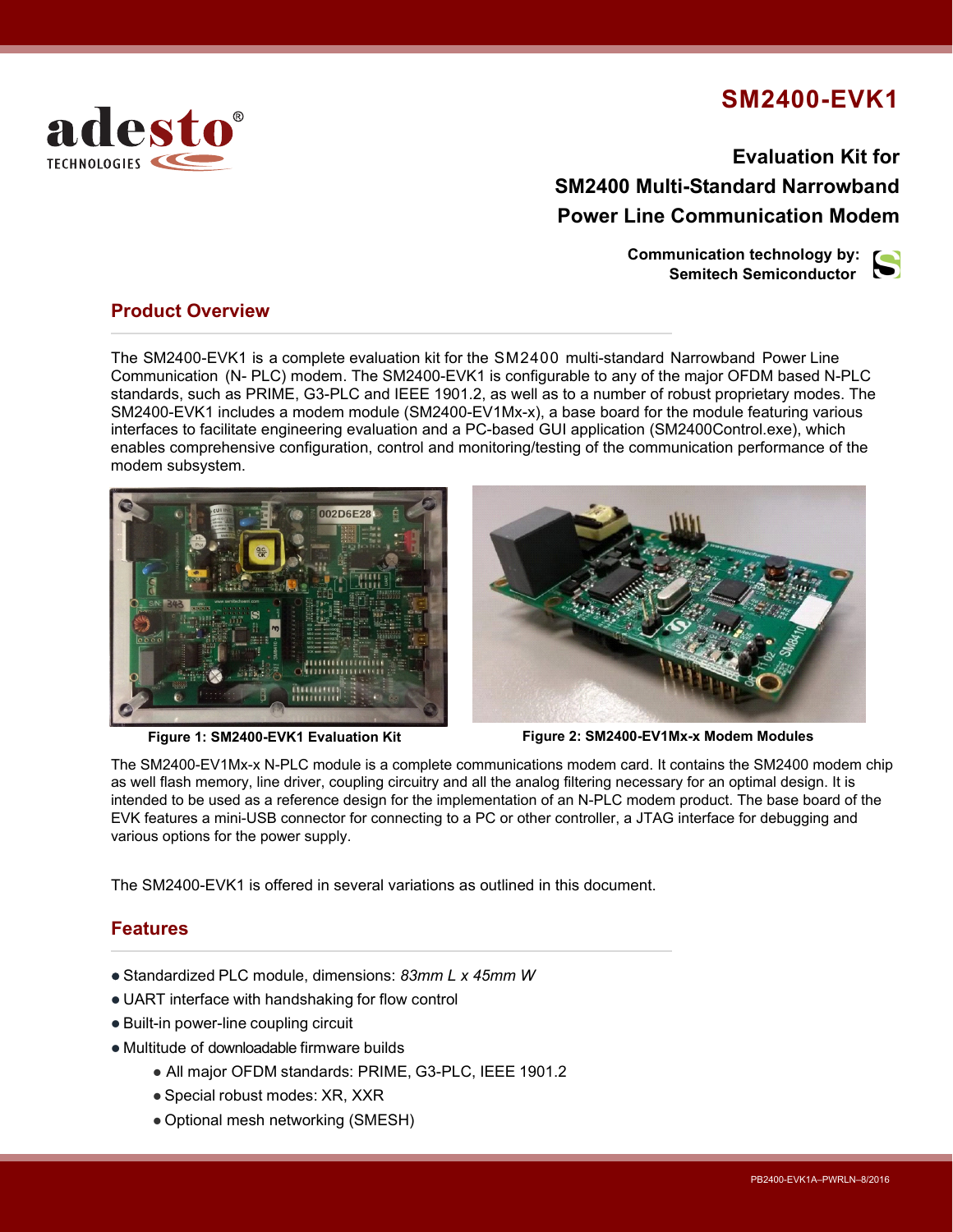- Various modules optimized for different operational bands
	- CENELEC A
	- CENELEC B/BC
	- FCC/ARIB

#### **Benefits**

 Facilitates evaluation of various communication schemes. This is accomplished by downloading firmware and using various versions of the modem modules.

 GUI software application (SM2400Control.exe) to control the SM2400 modem and monitor communication performance

 Enables quick modem subsystem implementation by making schematics and bill of materials available for reference.

## **Applications**

- Advanced Metering Infrastructure (AMI)
- Automated Meter Reading (AMR)
- Smart grid communication
- Street lighting control
- Solar and alternative energy management
- Smart home energy monitoring
- Building automation (BA)
- SCADA (Supervisory Control And Data Acquisition)
- Industrial IoT (I-IoT)

#### **Kit Content & Configurations**

The SM-2400-EVK1 evaluation kits include:

- Base board
- SM2400-EV1Mx-x module
- USB Cables
- User Guide (available for download)
- Firmware + GUI (available for download)

#### **Interfaces**

There are four headers on the back of the SM2400-EV1Mx-x modules. The designator Pin 1 and the location of each header can be found in Figure 3. The pin out and description of each header is described below.

| <b>Evaluation Kit</b> | <b>Line Driver</b> | <b>Band</b>         |
|-----------------------|--------------------|---------------------|
| SM2400-EVK1M1-A       | TI-OPA564          | <b>CENELEC A</b>    |
| SM2400-EVK1M1-B       | TI-OPA564          | <b>CENELEC B/BC</b> |
| SM2400-EVK1M1-C       | TI-OPA564          | <b>FCC</b>          |
|                       |                    |                     |
|                       |                    |                     |
| <b>Modem Modules</b>  | <b>Line Driver</b> | <b>Band</b>         |
| SM2400-EV1M1-A        | <b>TI-OPA564</b>   | <b>CENELEC A</b>    |
| SM2400-EV1M1-B        | TI-OPA564          | <b>CENELEC B/BC</b> |
| SM2400-EV1M1-C        | <b>TI-OPA564</b>   | <b>FCC</b>          |



**Figure 3: SM2400-EV1Mx-x Top View**

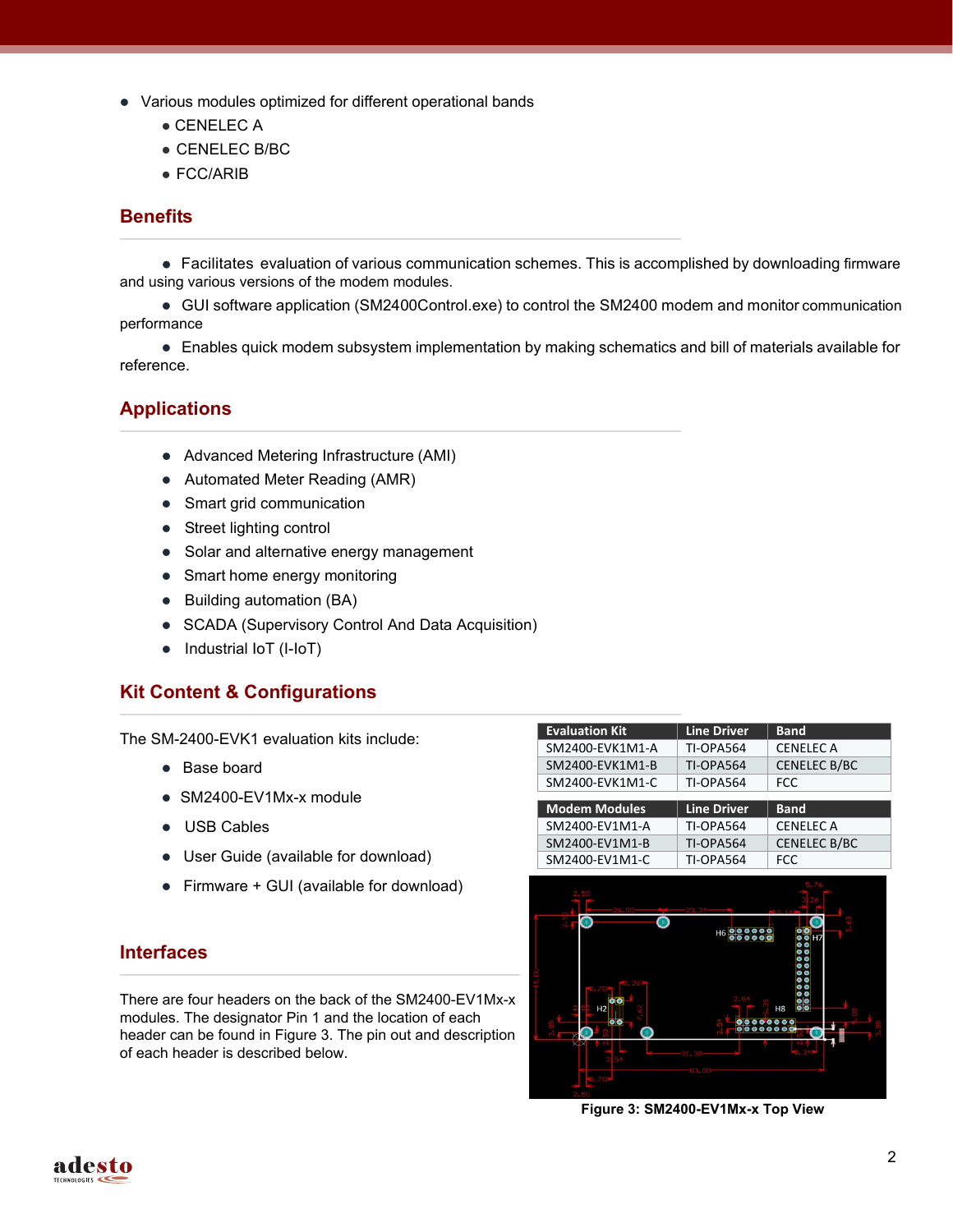#### **Table 1: Header H2**

| Pin#    | <b>Name</b>    | <b>Functionality</b> |
|---------|----------------|----------------------|
| 1.2     | <b>ACTIVE</b>  | Mains active         |
| 3,4,5,6 | NC.            |                      |
| 7.8     | <b>NEUTRAL</b> | Mains neutral        |

## **Table 2: Header H6 (DSP)**

| Pin# | <b>Name</b>   | <b>Dir</b> | <b>Functionality</b> |
|------|---------------|------------|----------------------|
|      | <b>JTDO</b>   | O          | JTAG Interface       |
| 2    | <b>JTMS</b>   |            | JTAG Interface       |
| 3    | <b>JTDI</b>   |            | JTAG Interface       |
| 4    | <b>JTCK</b>   |            | JTAG Interface       |
| 5    | <b>JTRSTB</b> |            | JTAG Interface       |
| 6    | <b>GND</b>    | P          | Ground               |
| 7    | COREIO14      | IO         | <b>COREIO</b>        |
| 8    | COREIO10      | IO         | <b>COREIO</b>        |
| 9    | COREIO12      | IO         | <b>COREIO</b>        |
| 10   | COREIO13      | IO         | <b>COREIO</b>        |
| 11   | NC            |            |                      |
| 12   | <b>GND</b>    | P          | Ground               |

#### **Table 3: Header H7**

| Pin#    | <b>Name</b>              | <b>Dir</b> | <b>Functionality</b>                                          |
|---------|--------------------------|------------|---------------------------------------------------------------|
|         | 1VB                      | P          | External 1.8V Power (Optional)                                |
| 2       | PSU SHDNb                |            | Active low 3.3V SMPS disable (input)                          |
| 3, 4    | 3V <sub>3</sub>          | P          | External 3.3V Supply, PSU_)SHDNb must be pulled if being used |
| 5, 6    | AFE VCC                  | P          | 15V @ 125mA                                                   |
| 7, 8, 9 | <b>GND</b>               | P          | Ground                                                        |
| 10      | UART TDO                 | O          | SM2400 UART TXD                                               |
| 11      | pulled_RDI               |            | SM2400 UART RXD                                               |
| 12      | <b>UART HSI</b>          |            | SM2400 UART Handshake Input                                   |
| 13      | <b>UART HSO</b>          | O          | SM2400 UART Handshake Outpu                                   |
| 14      | Mode <sub>2</sub>        |            | Boot mode pin 2                                               |
| 15      | Mode1                    |            | Boot mode pin 1                                               |
| 16      | Mode <sub>0</sub>        |            | Boot mode pin 0                                               |
| 17      | <b>RESETb</b>            |            | Reset                                                         |
| 18      | <b>RESET<sub>b</sub></b> | IO         | <b>COREIO</b>                                                 |
| 19      | <b>GND</b>               | P          | Ground                                                        |
| 20      | SPIS OUT                 | O          | Host SPI Slave Interface                                      |
| 21      | SPIS_SCK                 |            | Host SPI Slave Interface                                      |
| 22      | SPIS IN                  |            | Host SPI Slave Interface                                      |
| 23      | <b>GND</b>               | P          | Ground                                                        |
| 24      |                          |            | Host SPI Slave Interface                                      |

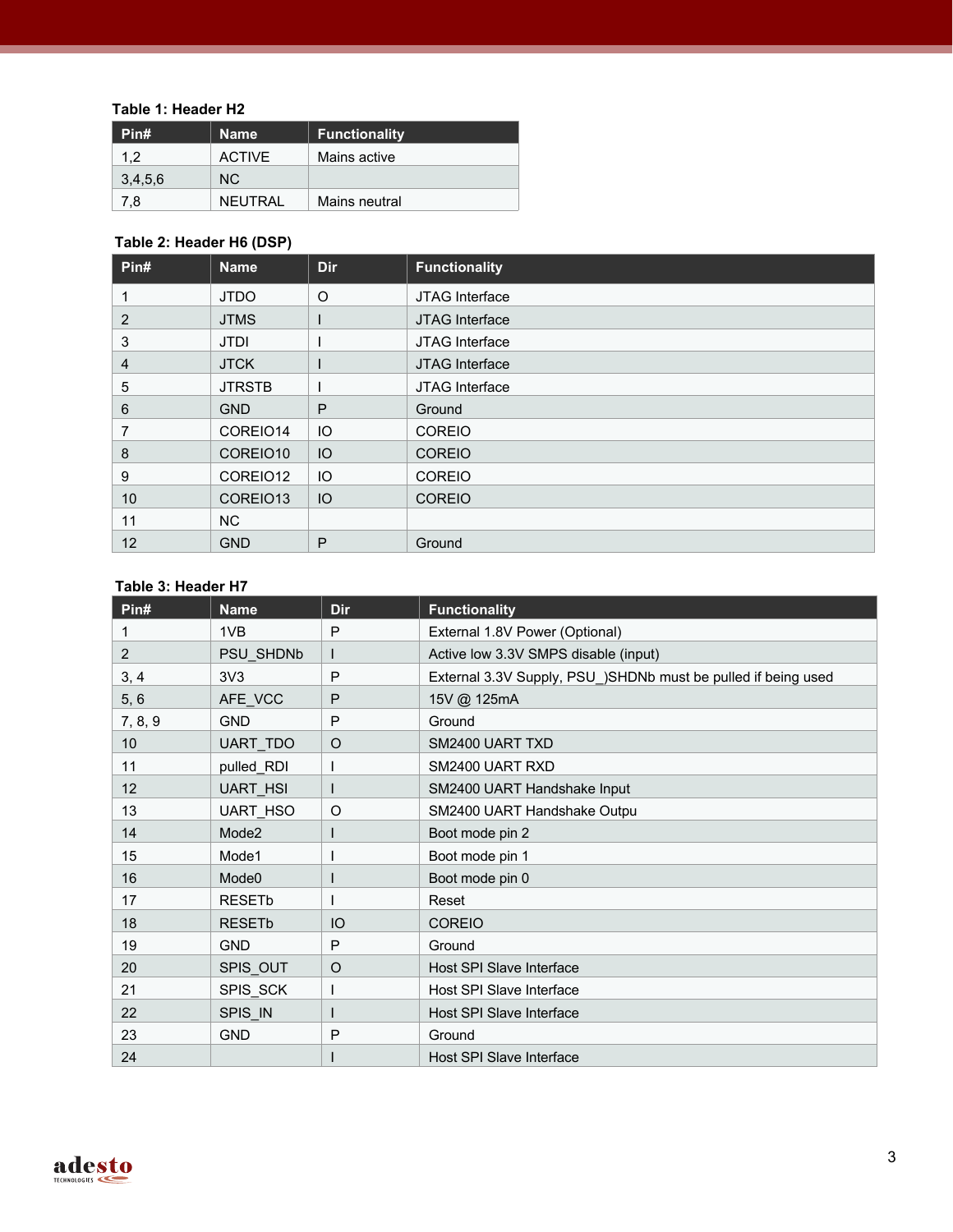#### **Table 4: Header H8 (DNP)**

| Pin# | <b>Name</b>    | Dir     | <b>Functionality</b>                                      |
|------|----------------|---------|-----------------------------------------------------------|
|      | N <sub>C</sub> |         | NC for SM2400 based module                                |
| 2    | SPIM OUT       | O       | <b>SPI Master Interface</b>                               |
| 3    | SPIM SCK       | O       | <b>SPI Master Interface</b>                               |
| 4    | SPIM IN        |         | <b>SPI Master Interface</b>                               |
| 5    | SPIM SS0b      | O       | SPI Master Interface (Mapped to on board SPI boot memory) |
| 6    | SPIM SS1b      | $\circ$ | <b>SPI Master Interface</b>                               |
| 7    | SPIM SS2b      | O       | <b>SPI Master Interface</b>                               |
| 8    | <b>GND</b>     | P       | Ground                                                    |
| 9    | COREIO02       | IO      | PHYLED (Output)                                           |
| 10   | COREIO01       | IO      | RXRANGE1 (output)                                         |
| 11   | COREIO00       | IO      | RXRANGE0 (output)                                         |
| 12   | COREIO11       | IO      | Overcurrent Flag (Output)                                 |
| 13   | COREIO09       | IO      | <b>COREIO</b>                                             |
| 14   | COREIO08       | IO      | TX Enable (Output)                                        |
| 15   | <b>GND</b>     | P       | Ground                                                    |
| 16   | LDO PD         |         | Active high LDO power down                                |

## **Firmware & Reference Material**

Available firmware for various versions of the SM2400-EVK1 evaluation kit includes the following packages:

- PRIME PHY and MAC
- G3/IEEE PHY and MAC
- IEEE 1901.2 FCC PHY and MAC
- IEEE PHY and SMESH
- Proprietary XXR PHY and SMESH

Additional firmware packages become available from time to time. These and other reference material such as schematics and bill of material is downloadable from the Adesto technologies website.

## **Contact Information**

For more information regarding the SM2400 including application notes, product samples, demonstration modules, pricing and ordering please contact:

Adesto Technologies [http://www.adestotech.com](http://www.adestotech.com/)

Communication technology by: Semitech Semiconductor

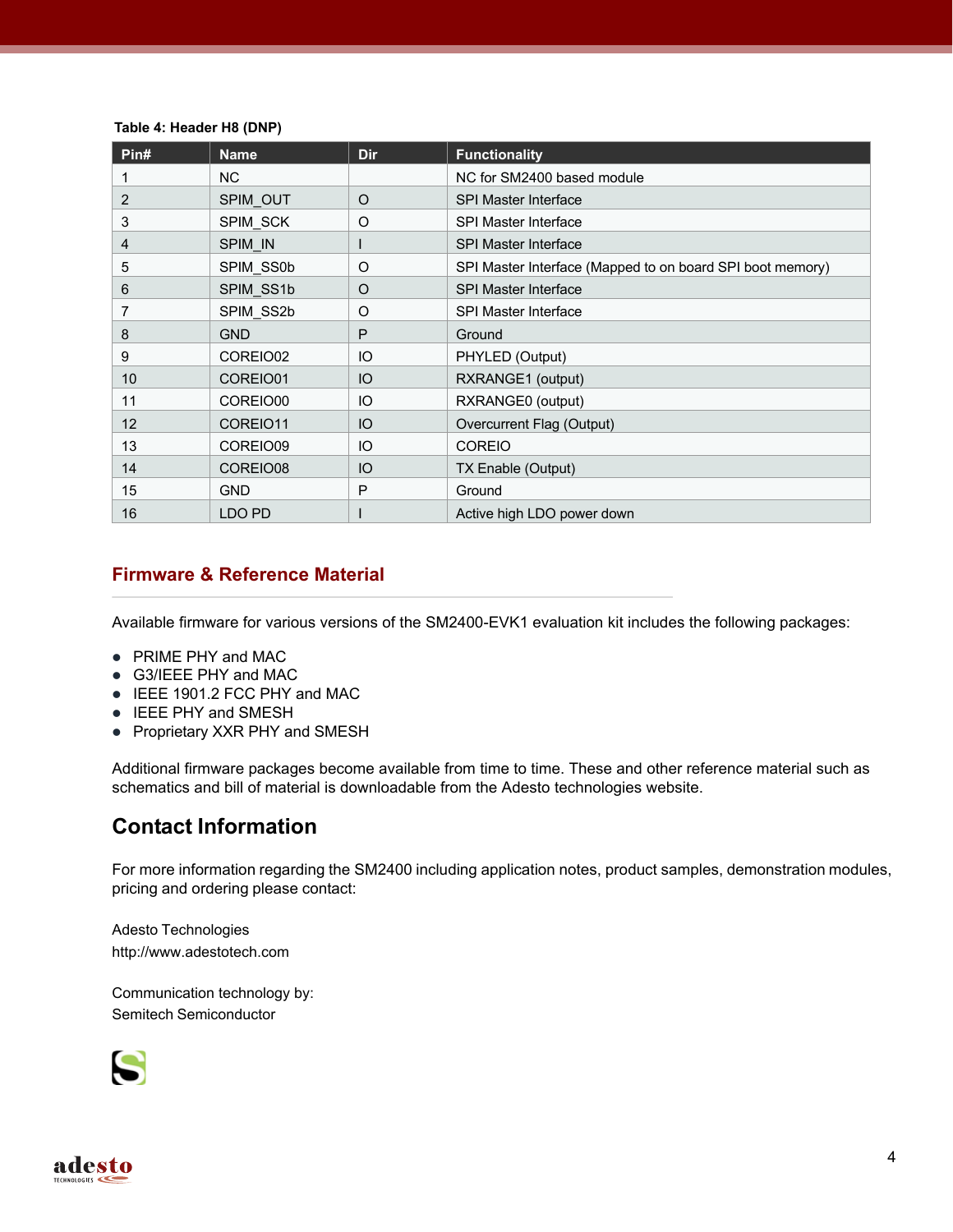

#### **Corporate Office**

California | USA Adesto Headquarters 3600 Peterson Way Santa Clara, CA 95054 Phone: (+1) 408.400.0578 Email: contact@adestotech.com

© 2017 Adesto Technologies. All rights reserved. / Rev.: PB2400-EVK1A–PWRLN–8/2016

Adesto® and the Adesto logo,are registered trademarks or trademarks of Adesto Technologies. All other marks are the property of their respective owners.

Disclaimer: Adesto Technologies Corporation makes no warranty for the use of its products, other than those expressly contained in the Company's standard warranty which is detailed in Adesto's Terms and Conditions located on the Company's web site. The Company assumes no responsibility for any errors which may appear in this document, reserves the right to change devices or specifications<br>detailed herein at any time w Company in connection with the sale of Adesto products, expressly or by implication. Adesto's products are not authorized for use as critical components in life support devices or systems.